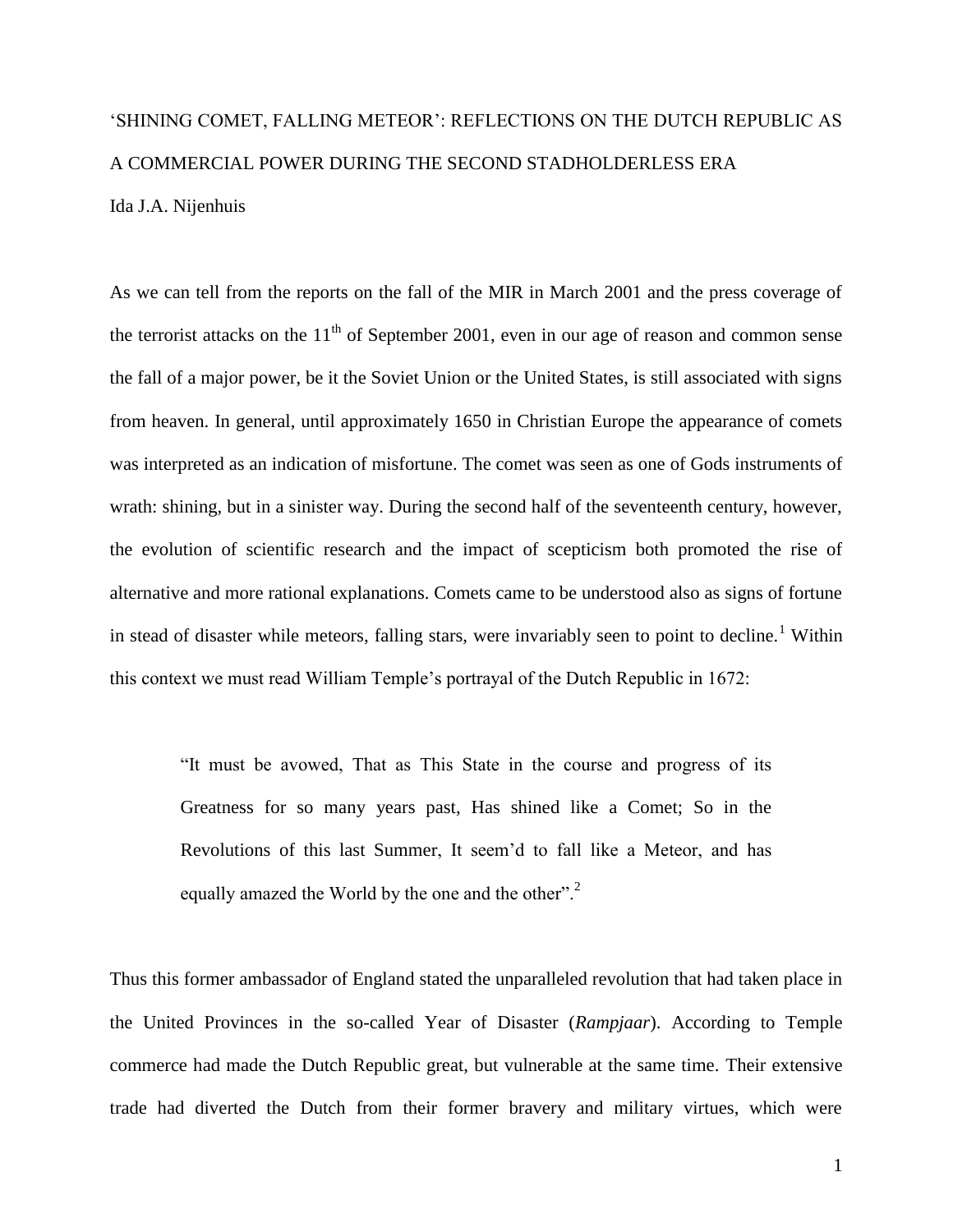indispensable to national defence, thereby "leaving the whole fortune of their later wars to be managed by foreign and mercenary troops".<sup>3</sup>

#### **Temple's foresight**

Temple made these remarks in his *Observations upon the United Provinces of the Netherlands*, published in 1673, but often reprinted, translated and even in modern historiography frequently quoted for its analysis of the Republic as a political, economic and social phenomenon. The *Observations* included many more or less pointed descriptions of our ancestors, but at the same time attempted to explain the sudden fall in 1672 from a wider perspective than the one prevailing among contemporary moralists, which was full of denouncements as to loss of Christian commercial virtues and wrong leadership. Temple, though not impervious to this moral mode of thinking, looked further and was one of the first to anticipate that the Dutch Republic would not survive the change in international trade relations.<sup>4</sup> He understood that what had happened in 1672 was no incident and he indicated structural reasons for the near decline of what we nowadays use to describe as the Dutch primacy in world-trade.<sup>5</sup>

According to Temple, the United Provinces owed this primacy in world trade to its tradition of ingenious diligence, 'industry' being the source of all trade. This 'industry' had been forced upon the Dutch because they lacked means of existence on their populous and narrow territory. Though Temple stated that the military virtues of the Dutch seemed to have faded away after eighty years of recurring warfare, he did not think this was the case with their 'industry'. Constant repetition had engraved this industrious and frugal attitude so much that it even remained to exist after 'necessity', which had forced the Dutch to be inventive and seek their livelihood outside the state's territory, had gone. Apart from its favourable location on the coast, in particular the legality of its government and legal security of its trading inhabitants had a positive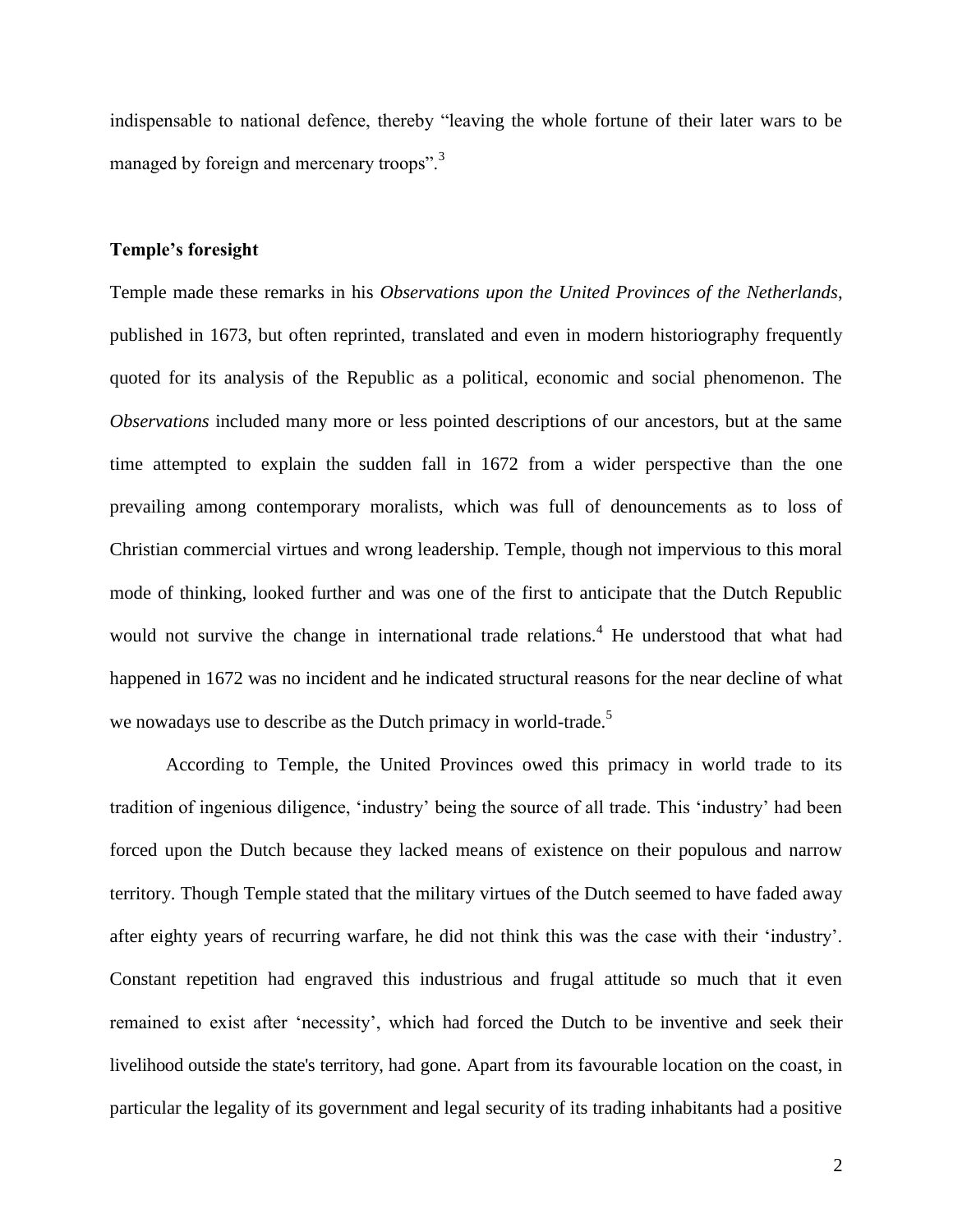effect on the economic success of the Republic. If there was anything destructive to civilian enterprise, it was certainly arbitrary and oppressive power. The republican constitution of the Dutch, however, guaranteed private property and permitted them freedom of conscience, two attractive features promoting immigration of those working or persecuted elsewhere.<sup>6</sup>

In short, these ingredients made the Republic a kind of seventeenth-century 'polder model' for other countries and Temple found indeed that after the Munster Peace of 1648 the Dutch example had urged to imitation: "not only Sueden and Denmark, but France and England, have more particularly than ever before, busied the thoughts and counsels of their several governments, as well as the humours of their people, about the matters of trade".<sup>7</sup> What made these countries such powerful competitors of the United Provinces, was the circumstance that every single one of them disposed of far more natural advantages. At the same time, Temple, who had no notion yet of a free economic expansion, foresaw that an accumulation of competitors would prevent that any of them would ever experience the same level of commercial success as the Dutch had done. However, once the big territorial states started to consider commerce a 'reason of state',<sup>8</sup> the Republic would necessarily get passed its prime as a commercial power. In Temple's opinion, a decrease in profits due to oversupply in the corn and spice trade already announced this fate. This structural change in the world trade system was the fundamental reason for the near removal of Dutch hegemony, and in due time would relegate the Dutch Republic to its proper place in the European politico-economic order.<sup>9</sup> On top of this, however, Temple, like some of his Dutch contemporaries, regretted having to observe a change in behaviour that harmed the basis of Dutch trade likewise. Numerous rich Amsterdam merchants seemed to have swapped their 'habitual industry, parsimony and simplicity' for a life of 'luxury, idleness and excess'.<sup>10</sup>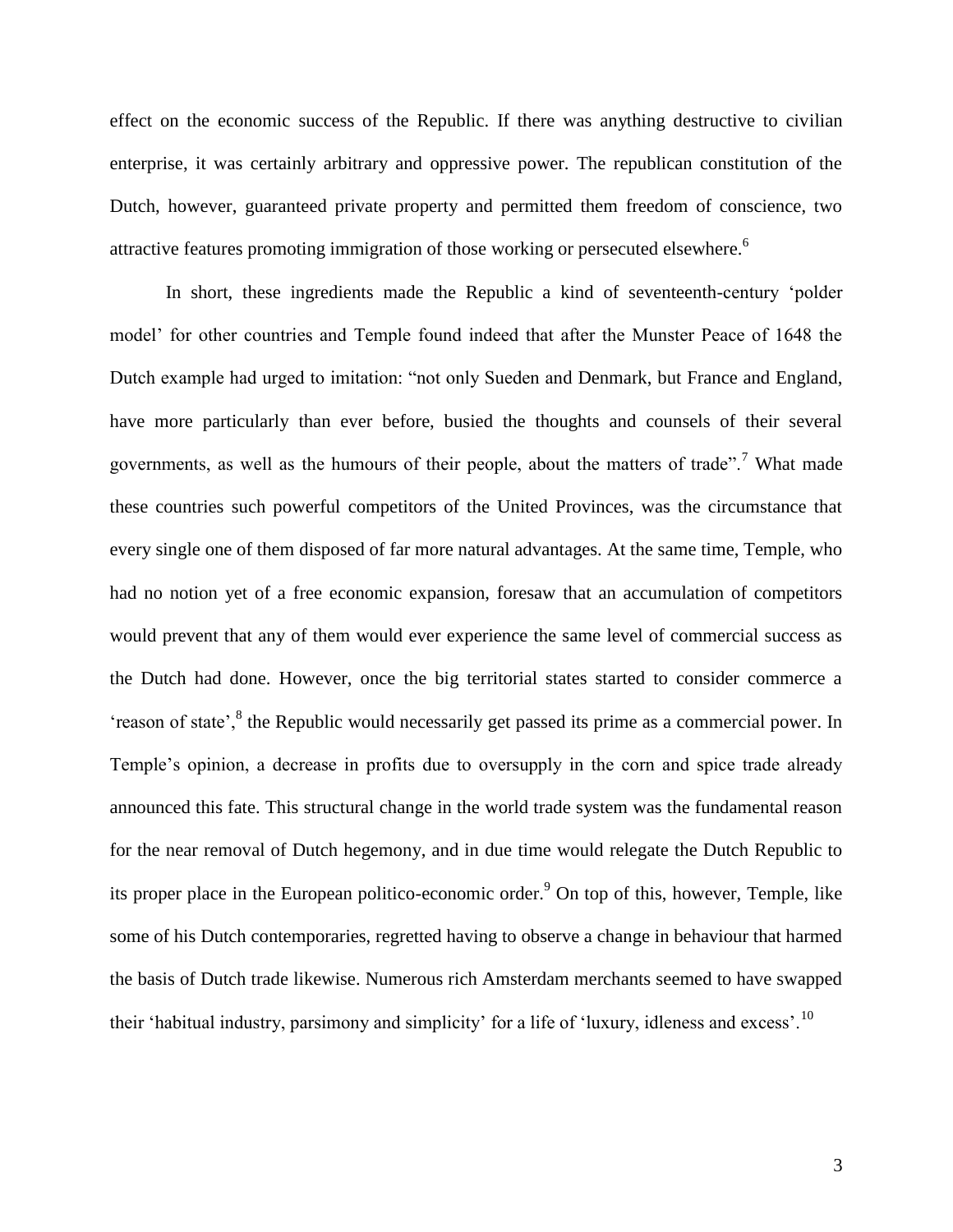## **Historiography**

Economic-historical research by Jonathan Israel and others, has demonstrated how the collapse of the seventeenth-century trade system came about in several stages from 1672 up to 1740.<sup>11</sup> Politico-historical researchers like Johan Aalbers, Guus Veenendaal and – again - Israel have mapped the course of political decline to some extent. They showed that starting from 1702 and still more so after the peace of Utrecht (1713), the Republic as a major power was clearly on its way down and making itself more and more dependent on English policy, notwithstanding the pro-French lobby that saw its chances multiply after the death of *raadpensionaris* Anthonie Heinsius in  $1720$ <sup>12</sup> During the ensuing years of peace, attempts to increase the Republic's financial capability as well as its decision making power remained unsuccessful. Heinsius's successors in the office of *raadpensionaris* in their dissimilar ways tried to solve the problems he left behind. Isaac van Hoornbeeck concentrated on the restructuring of finances and Simon van Slingelandt focussed on constitutional reforms. Both were doomed to failure, either because of the lack of threats from abroad that earlier had forced the provinces into unanimity, or by the unpopularity of reforms that would spoil their recently regained '*ware vrijheid'*, 'true liberty'.<sup>13</sup> Also, on account of the miraculous recovery made under William III, even after the 1713 peace political leaders and observers were not convinced of the permanence of the decline of Dutch power. Several diplomatic reports have indeed indicated that the honour and reputation of the Republic were at issue more and more often, but on the other hand they also stated that European coalitions without participation of the Republic were still considered inconceivable. Besides, England - at that time being the strongest naval power but not yet the strongest qua merchant fleet<sup>14</sup> - was convinced it benefited from a prolonged alliance with the Republic. After all, a neutral Republic might gain a commercial profit from possible British war involvement. For these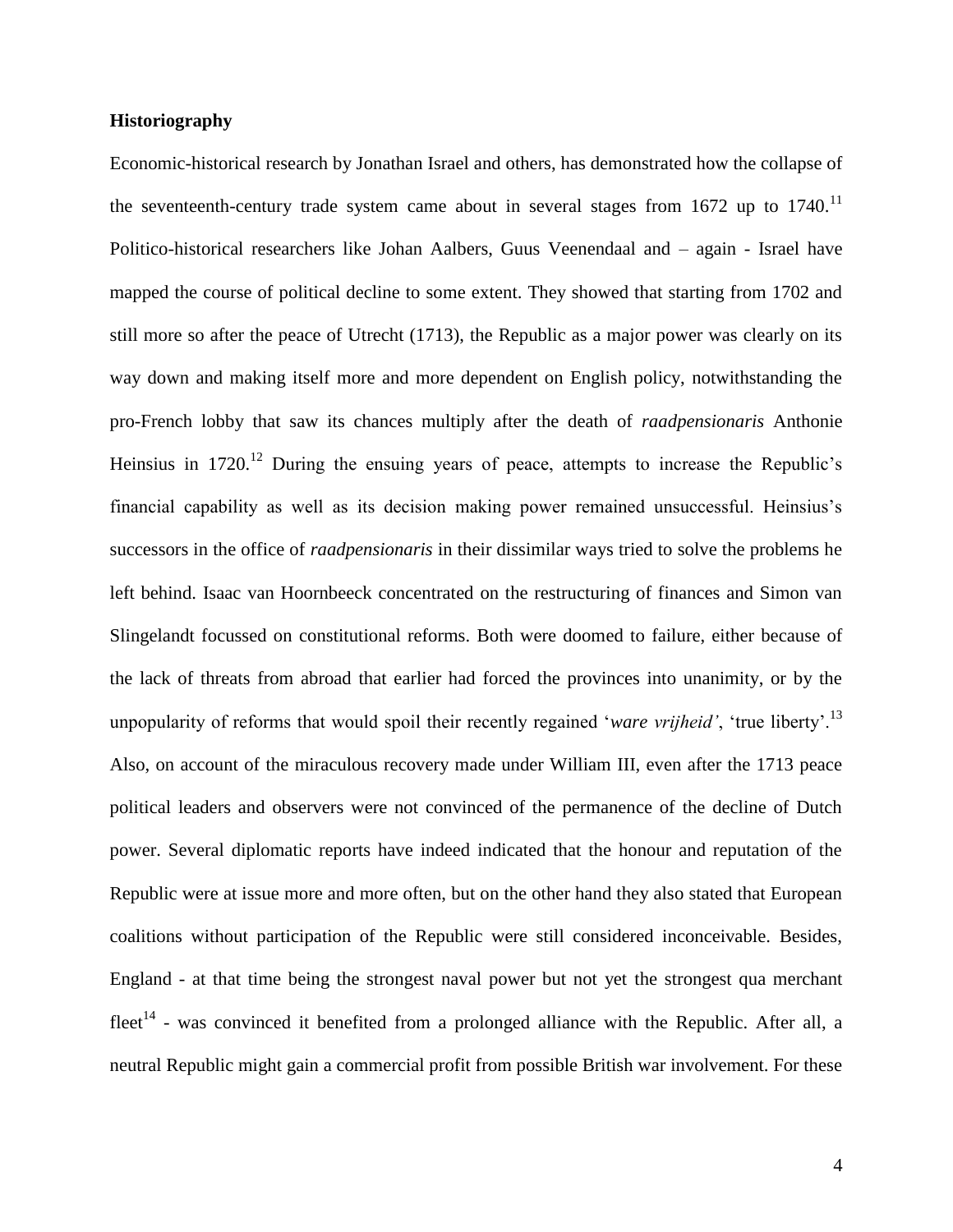reasons, according to Israel, until the 1750s the Dutch Republic should still be viewed as a "middle-ranking power of considerable importance in European and world affairs".<sup>15</sup>

But were contemporaries also wondering about the long-term economic performance of the Republic as early as the first decades of the eighteenth-century, and if so, did they find any connection to its political order? The changes in the nature of commerce as well as the very real decline of Holland as a specialised commercial state amongst territorial military states that took to trade themselves, increasingly led to worried comments. The growing competition from England and France gradually undermined the *stapelmarkt*, the entrepôt function of the Dutch commercial system, and occasionally, like in 1725 and again in 1751, this challenge was met with a limited reform of tariffs.<sup>16</sup> Especially during the second half of the eighteenth century, when the Dutch became obsessed more and more by the loss of their political and economic prominence, they tried to evaluate their situation using the insights of French, English and German Enlightenment authors.<sup>17</sup> Increasingly their books, periodicals and pamphlets concentrated on the causes of economic decline and loss of power of the United Provinces and they analysed these mainly by referring to the lack of moral fibre and growing foreign competition. In this respect Temple's analysis of 1673 and the standard explanation for the Republic's political and economic decline after 1750 appear very similar. Halfway through the eighteenth century it had become public knowledge, though at that time not yet digested by the Dutch themselves, to look upon the Dutch Republic as a case of 'admired, imitated and outpaced'. So far however, we have hardly any idea of the evolution of this standard explanation. Below, on the basis of a very first and definitely less than exhaustive exploration of mostly non-Dutch publications from the first decades of the eighteenth century, a few characteristic judgments of this period concerning the position of the former miracle of the world will be examined. Authors have been selected for what at their time counted as expert knowledge of the historical, political and economic status of the Republic. First of all, we will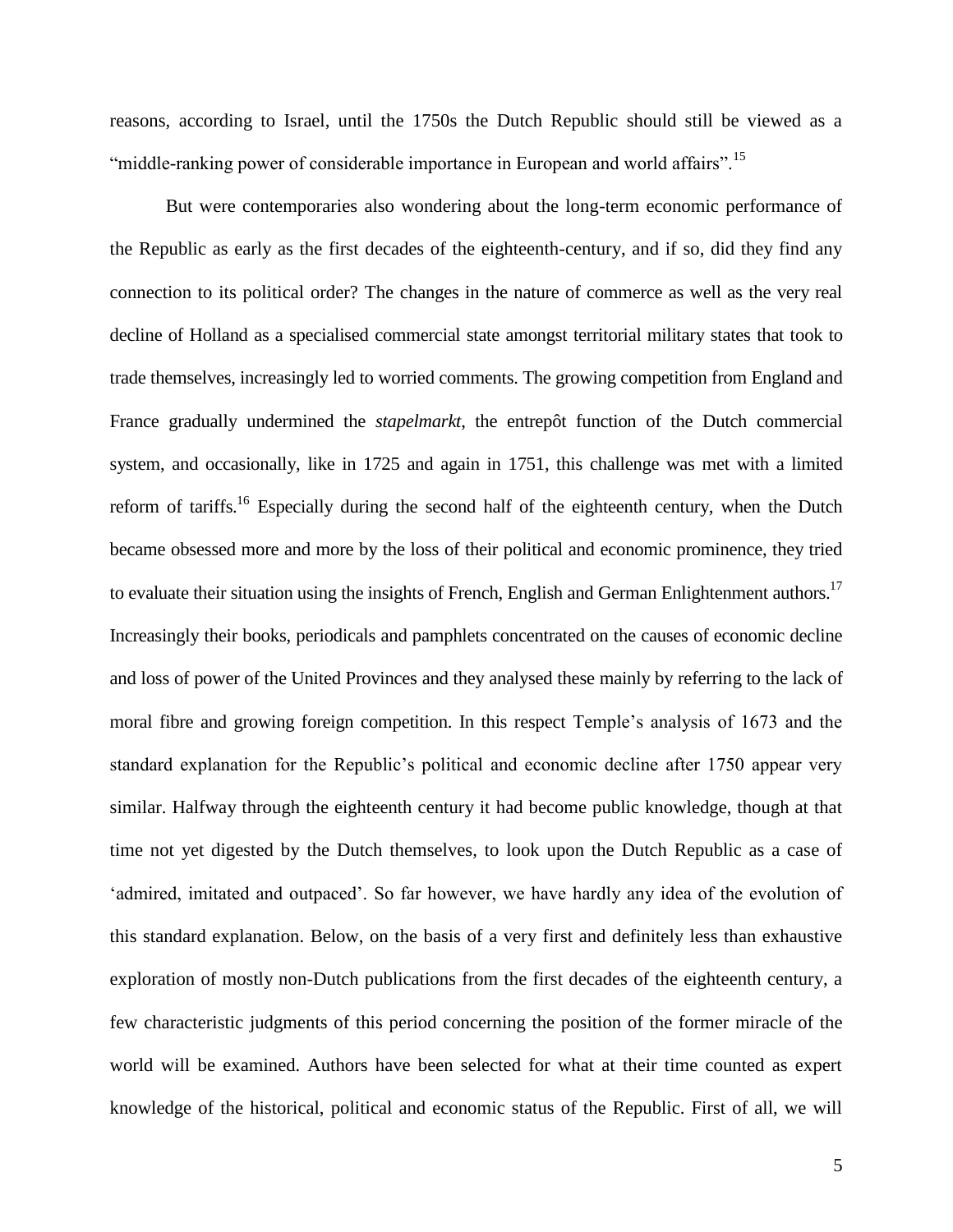examine to what extent in the beginning of the eighteenth century commercial success was still considered to materialize exclusively in republics, and subsequently, to what extent commerce incarnate, the Dutch Republic, was still regarded as a serious competitor.

#### **Commercial republicanism**

Historiography generally discusses commercial republicanism as an eighteenth-century phenomenon inspired by Montesquieu who, according to Judith Shklar, did for the latter half of the eighteenth century what Machiavelli had done for his century by setting the terms in which republicanism was to be discussed.<sup>18</sup> The examination of commercial republicanism is often connected with the analysis of its presumed counterpart, civic or classical republicanism, as for example in the debate on court versus country, politeness or civilisation versus virtue in eighteenth-century England and North America. In a comprehensive overview of the republican tradition in historiography, David Wootton mentions the scholarly problems arising from clinging to a strict dichotomy of civic and commercial republicanism. According to him, in this way neither the link between the progress of Lockean values and the advance of commerce, nor the importance of the rule of law, of civil next to political liberty in the Anglo-American world of the eighteenth century can be treated in a satisfying manner.<sup>19</sup> Neither, one might add, does this approach succeed in explaining the Dutch case in which commerce and a republican form of government were combined from the late sixteenth century onwards. What then, by and large, is commercial republicanism understood to mean in the Dutch case $?^{20}$ 

As already mentioned above, Temple also linked the Dutch form of government with achievements in the field of commerce. Not without reason, successful trading nations in the past often appeared to operate a republican form of government. Nevertheless, Temple emphasized that commerce was also possible for kingdoms. In 1673, this opinion was not yet quite

6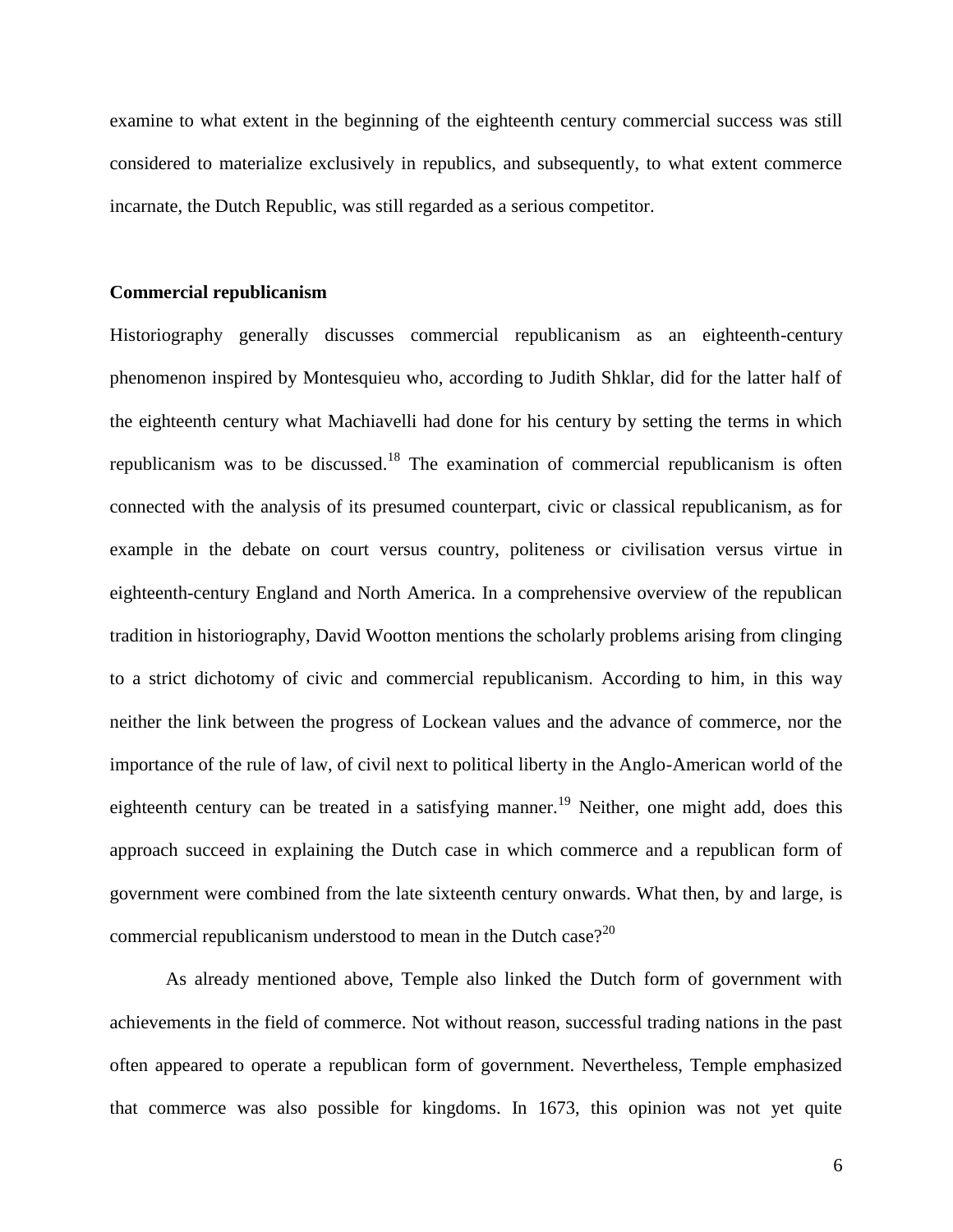undisputed because commercial actions were still thought to yield less success in monarchies, as they were looked upon as dishonourable.<sup>21</sup> The United Provinces, not being gifted with many natural advantages, had in fact had no alternative but to offer their inhabitants the space and legal security to cash in on profitable activities. This mild regime of republican freedom stood out against the arbitrariness and tyranny of absolutist monarchs. Already around the middle of the seventeenth century, Dutch economic success and political power had become associated with the absence of constraint and coercion. Contemporaries defined Dutch liberty as consisting of independence, provincial autonomy, religious toleration and a republican form of government. This fortunate mixture had produced a thriving society and in case one of its ingredients was at risk, warnings about the ruinous effects this might entail for the Republic's prosperity were a matter of course.<sup>22</sup> The salutary trinity of commerce, liberty and republican rule was backed by a Christian humanist system of values in which God-fearing merchants took care their souls were not endangered by love of gain, idleness, untrustworthiness and other sins. They knew in trade to be dependent on others, and that, because it was very difficult to know a person's trustworthiness, one had to go by reputation.<sup>23</sup> Clearly, in such circumstances one needed as much reassurance as was available. Because it took care of the basic security of property and person, civil liberty - the rule of law - became an essential feature of commercial society. This is the reason why liberty became a major topic in the writings on the commercial republic during the seventeenth century, the concept covering civil liberty and free trade but certainly not yet free competition or free labour. $^{24}$ 

Radical authors like Pieter de la Court (1616-1685), who in his *Interest of Holland* argued against guilds or protection by monopoly and in favour of an amoral, non-expansionist commercial republic to be defended by a citizen-army, were exceptional.<sup>25</sup> The Leyden textile entrepreneur and political theorist assumed that a republic led by merchants would make for the welfare of all, whereas government by one supreme head (a monarch or a stadholder) would only lead to undue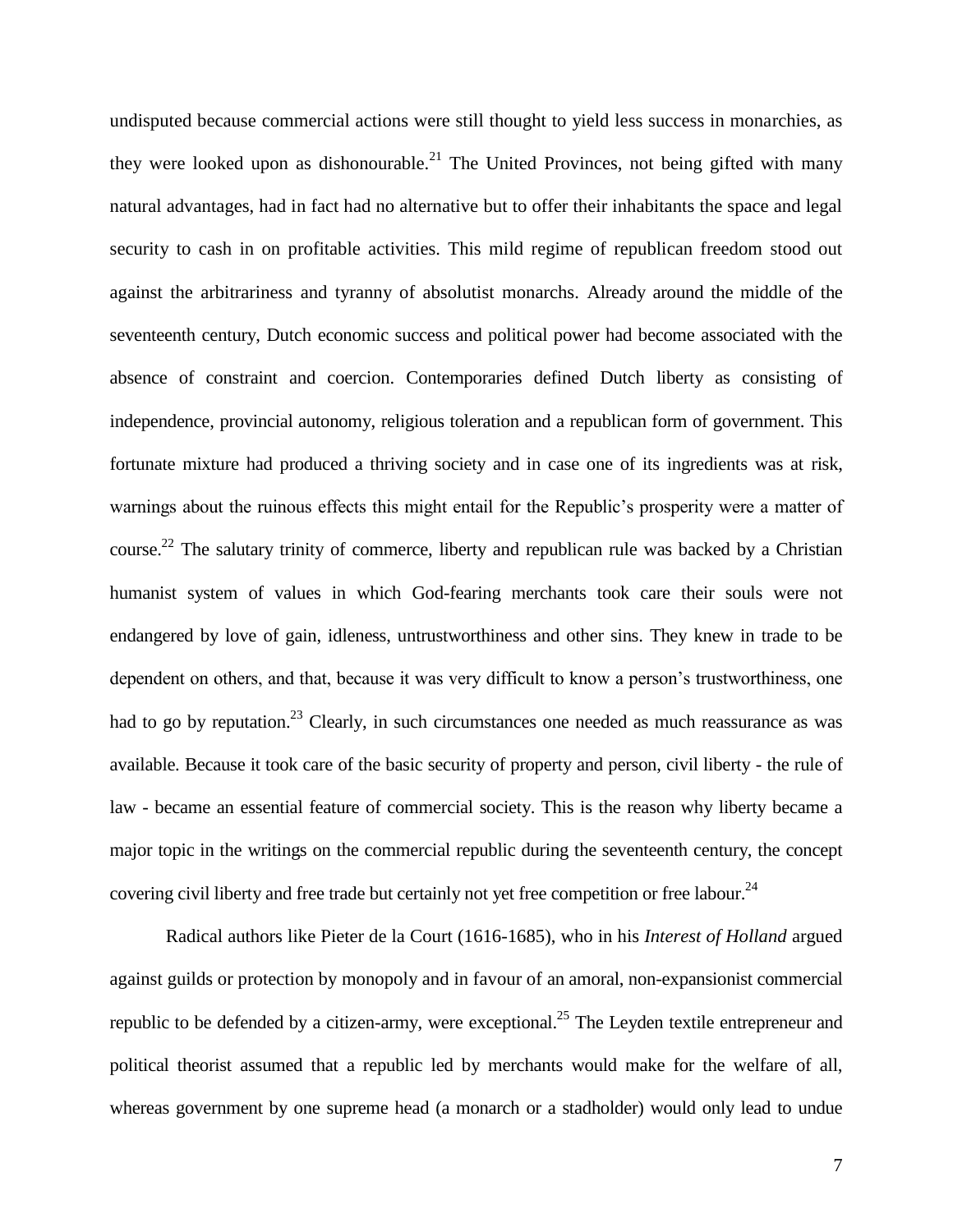preferences and riches for himself, his courtiers and soldiers. As maintained by De la Court and other Dutch anti-Orangists, "the conquering spirit was one of the main and one of the most disastrous characteristics of monarchies".<sup>26</sup> Their longing for territorial aggrandisement resulted in wars of ambition, which jeopardised trade. Therefore, commercial republics must be peaceful without being pacifistic, fighting only wars with a view to maintaining its national power.<sup>27</sup> In De la Court's view, the interest of republican rulers was to procure rich and populous cities, which explains why republics prospered far more in commerce, arts and industry than the dominions and cities of monarchs, and exceeded them in power and population. Republican liberty, "true liberty", in short, encouraged wealth and numbers. Merchant rulers were clear about their goals: they sought their own interest by promoting freedom in trade and industry but because mercantile prosperity could not benefit a few without benefiting all, their private interest led to public welfare in stead of corruption.<sup>28</sup>

After the death of William III, when Dutch Republic found itself in less promising conditions, most Dutch authors concerned with matters of state and economy still supposed that commerce, liberty and republican rule were interrelated and they did not yet reconsider this specific connection. In a publication on the Utrecht peace treaty of 1713 the quarrelsome ink-slinger Pieter Burman I (1668-1741), for instance, did not rise above the clichés of commercial republicanism by contrasting dry, sparsely populated kingdoms with the prospering and virtuous republics of populous cities, markets and roads. His objective was mainly to confirm the classical republican position that republics should not expand.<sup>29</sup> Recurrences of De la Court's radical thoughts on the indispensability of 'total freedom' to a commercial republic were also noticeable at that time, but not of great consequence. As already implied, the number of said advocates of this type of an undiluted merchants' republic was never substantial during either the First or the Second Stadholderless Era, even though around 1720 his suggestions to keep out of international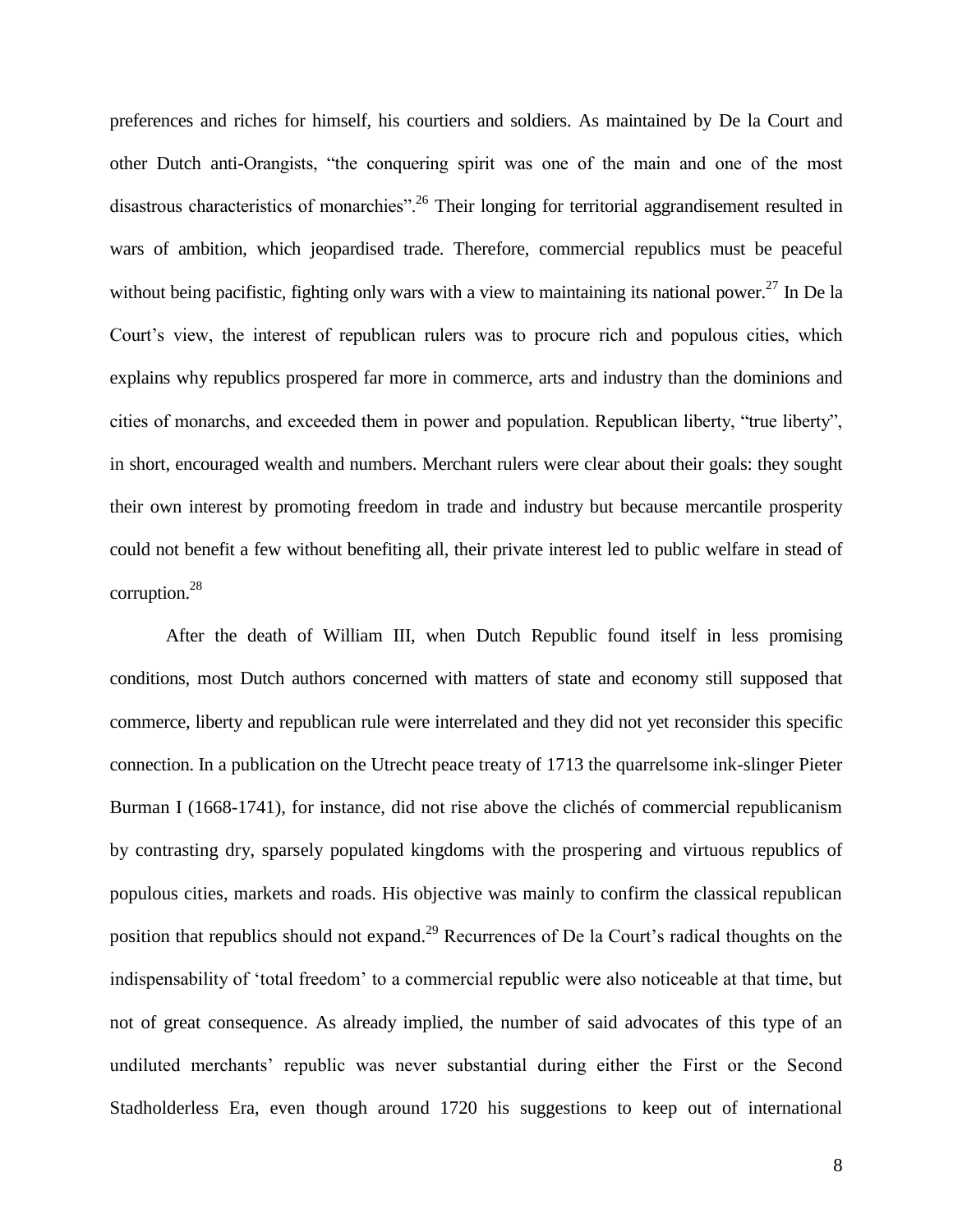conflicts and multi-state alliances and to defend Holland and Utrecht by digging a canal surrounding these provinces, underwent a limited revival.<sup>30</sup> In a pamphlet celebrating the end of the costly War of the Spanish Succession, also De la Court's arguments for freedom of trade and production were restated.<sup>31</sup> Its author predicted the recovery of Dutch primacy in trade now, during the Second Stadholderless era, the maxims of 'true liberty' could be applied again. The lukewarm response this treatise met with, must be explained by both its radical political economy and its firm anti-English disposition, though, as a result of the English performance at the Utrecht peace negotiations the Dutch rapidly became more wary with respect to their former ally. According to the *Korte Schets*, Holland did not handle the growing competition from that nation effectively. It enabled England to import its goods without adequate restrictions and failed to retaliate the high duties on manufactures the Dutch tried to sell in that country.<sup>32</sup> For the rest the anonymous author decreed more in stead of less economic freedom, assisted by open political and religious conditions, in order to regain Dutch mercantile supremacy.

At the same time a few observers from abroad, matching Temple's earlier comments, emphasized that trading was also possible for kingdoms. Providing its inhabitants were safe by law from arbitrary and armed power and as long as both public and private security were guaranteed by the government, large territorial monarchies like France or Sweden were admirably suited for commerce.<sup>33</sup> In the autumn of 1705, the political economist Charles Davenant, who was, as Heinsius' correspondent Willem Buys reported: "so very famous for his writings", visited Amsterdam to exchange ideas on trade restrictions with a few merchants. On that occasion, he made it clear that any sovereign should be able to judge of the kind of trade and shipping that would be most profitable to his state.<sup>34</sup> Herewith he confirmed his publication of a few years earlier, stating that republics as well as monarchies benefited from a 'master-genius' (like cardinal Richelieu for instance), who was able to promote the public interest: "Commonwealths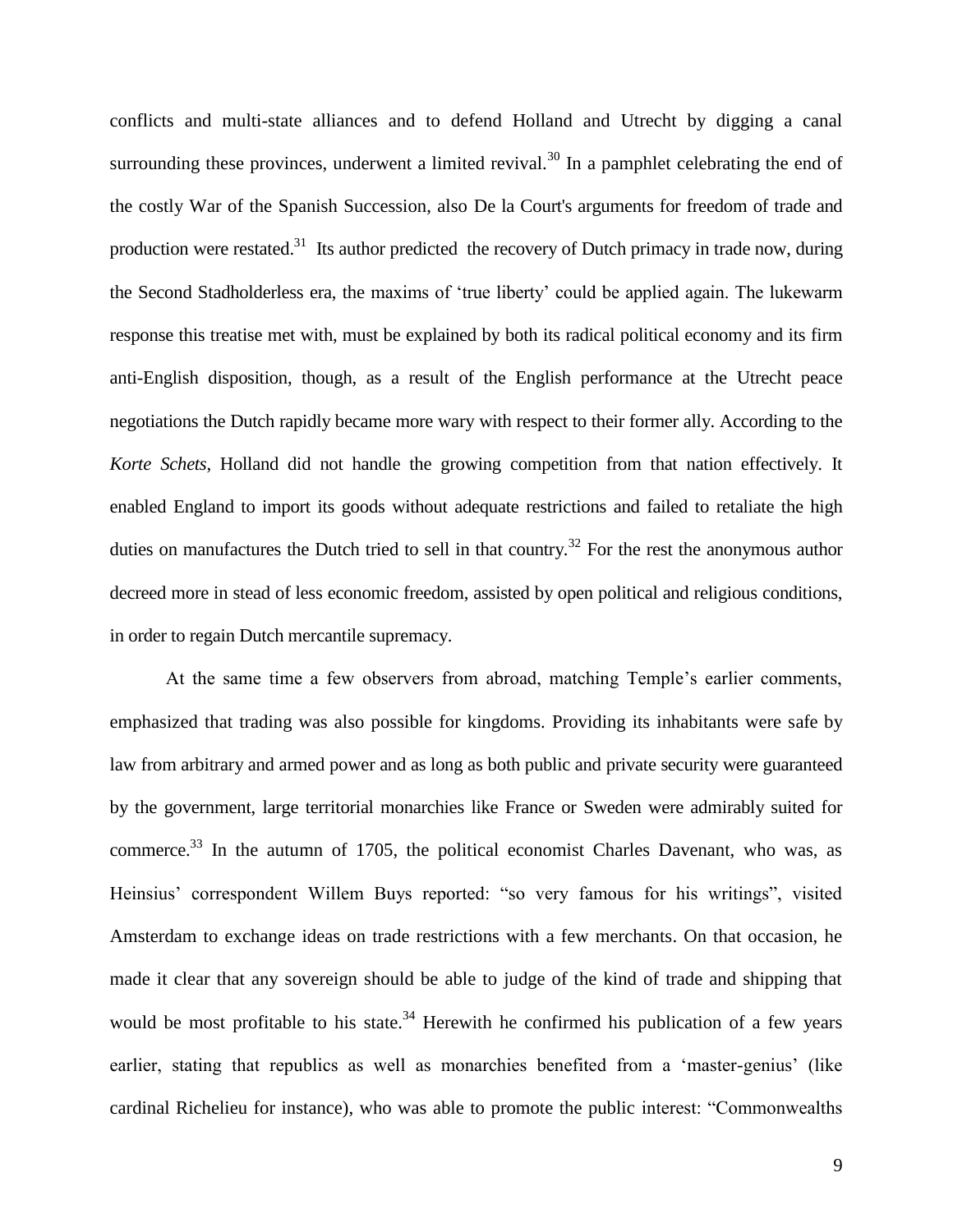are rarely negligent, but even in those constitutions things would often go to wreck if some single person in a particular manner did not take the care of government upon him; and prosperous states have all along had such a one among them, who, obliged to no more than others, has yet minded the whole, and directed with his superior wisdom".<sup>35</sup> Monarchies and republics could not prosper unless under a government conducive to commerce. The case of Spain demonstrated that even a country having the Potosi mines under its trust, could be burdened with gold and silver shortage due to the underdevelopment of commerce. The learned bishop Pierre Daniël Huet (1630-1721), indicated in his account of Dutch trade of 1717, that he had changed his opinion concerning the old adage that trade was impossible unless in a free republic. If the French monarchy would realize that tyranny would spell a certain death of commerce, if it would go by the Dutch example and, like the English, would provide some encouragement, it could be the most powerful commercial state in the near future.<sup>36</sup>

The statements of Davenant and Huet must on the one hand be seen as a powerful recommendation to absolute monarchs of that time to grant their trading subjects more freedom and on the other hand as an indication that commerce had more than ever before become an affair of the state. However, if commerce was no longer reserved to republics, how did monarchies intend to cope with the Republic for a rival? Rulers of commercial states had to abide by a number of rules; they should not get involved in wars, they had to forsake territorial expansion and they should maintain a strict observance of agreements. But in England as well as France there had been opposite voices since the 1660s: conviction of the fixed and limited scope of world trade fed the urge of countries to conquer preferably the largest possible part of it. Roughly there were two ways to go about this: in the first place by mercantilism or economic warfare as manifested after 1672 by the 'guerre de commerce' between France and the Republic, and in the second place by acting according to politico-economic insights derived from the Dutch practice.<sup>37</sup>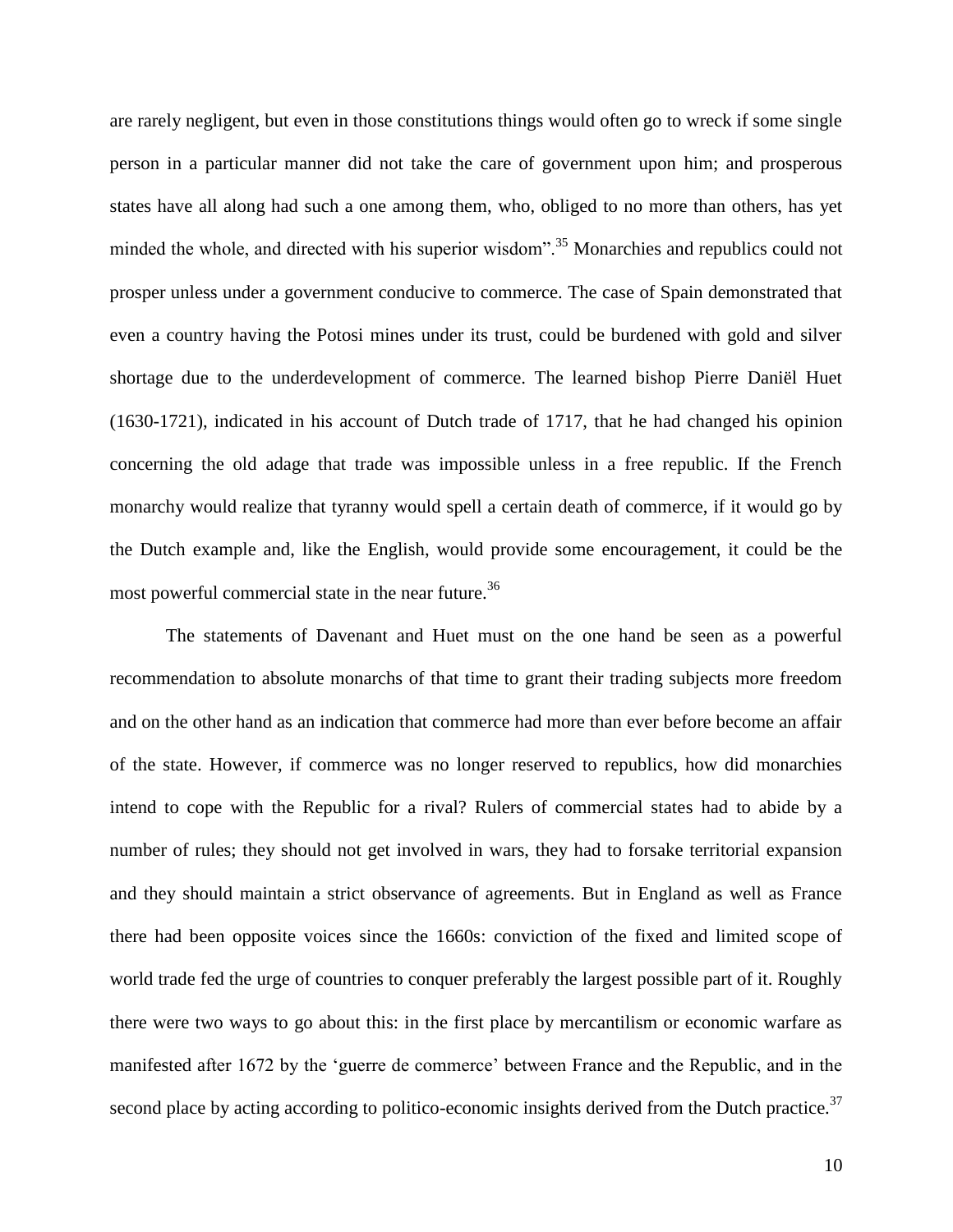Introduction of the greatest possible freedom of trade, learning to sell more cheaply and accomplishing a lower interest rate were included in the latter policy. It will be clear that in the end this approach would be decisive in the eighteenth-century struggle for hegemony in the world trade system.

## **Still a formidable competitor**

After the Nine Years' War, the balance of power among the Republic, England and France became more and more the issue in analyses and descriptions of European trade relations. Striking of the commentaries gone through was the absence of any mention of irretrievable, structural decline in Dutch trade and the fact that the authors continued to contribute positive economic results to the political order of the Republic. When Adrianus Engelhard Helvetius (1662-1727), French secret agent during the War of the Spanish Succession, thought he ought to state that "the commerce of the United Provinces has never been in a worse condition than today"  $(=1706)$ , he actually blamed that situation mainly on the effects of the war. At the moment peace opened the way for trade again, the financially still opulent Hollanders would be ready to put their money again in the hands of merchants to make a profit. Helvetius argued very correctly that in the present situation the English took most advantage of the war, so it might not be a bad idea for the Dutch Republic to resume trade with France.<sup>38</sup>

Many pronouncements on the Republic as an international commercial power made during the first decades of the eighteenth century, suggest a persistent respect for former and current achievements. Historians like Jean Le Clerc (1657-1736), François-Marie Janiçon (1674- 1730) and others were still wondering how such a small country, hemmed in by much larger powers, could have made such energetic efforts and had managed to do these giants so much damage that they were only too anxious to conclude the peace. Yet, the durability of the Republic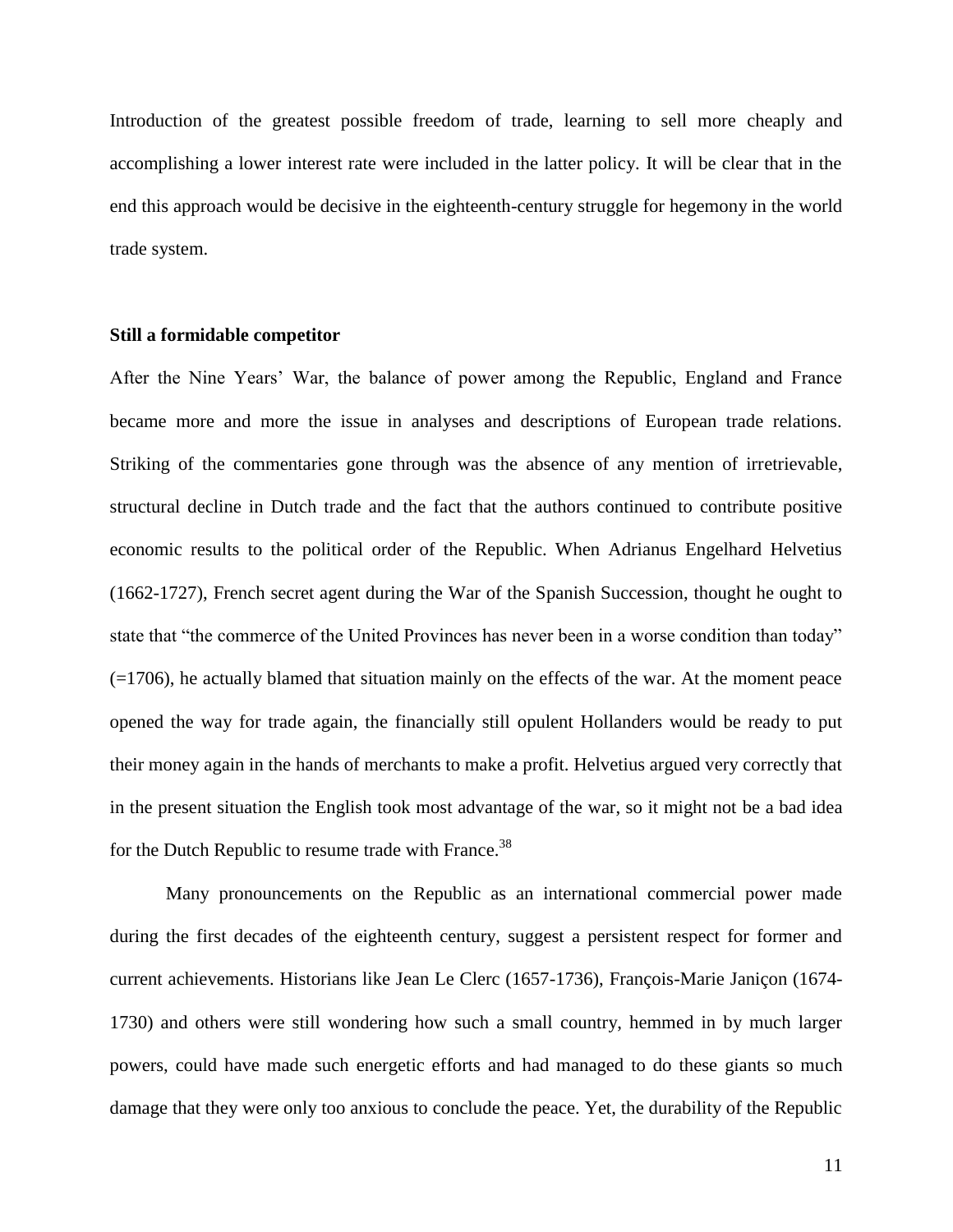and the solidity of its commerce as the sinews of the state seemed to depend more than ever before on either neutrality or conscientious maintenance of treaties and by peaceable instead of the pre-1713 aggressive behaviour.<sup>39</sup>

According to quite a few of the studied sources, though, in the beginning of the eighteenth century the Dutch were still believed to be up to the contest. Davenant, for example, established that "though the States of Holland seemed exhausted by their long expenses, yet, the body of the people was richer at that time, than it was before the war".<sup>40</sup> In his view and that of others, the Republic owed this unexpected achievement to the already mentioned ingredients of Dutch commercial republicanism - its wise constitution, the frugal way of life of its industrious inhabitants, and its generally war avoiding policy – and also to the protection of its merchant navy, and large scale inland consumption. In amazement Davenant exclaimed:

"Our neighbouring common-wealth has not in territory about eight millions of acres, and perhaps not much above two millions two hundred thousand people, and yet what a figure have they made in Europe for these last hundred years? What wars have they maintained? What forces have they resisted? and to what a hight of Power are they now come, and all by good Order and wise government?"<sup>41</sup>

Notwithstanding England's favourable location, better ports, availability of more raw materials and many times more products, he still reckoned that the over-all situation was still in favour of the Republic: "It will be very difficult for us to contend with them in trade, because the struggle was hard enough between us, when both nations were upon a much more equal foot than they are at present". If England really intended to become the greatest power in Europe, like the Republic,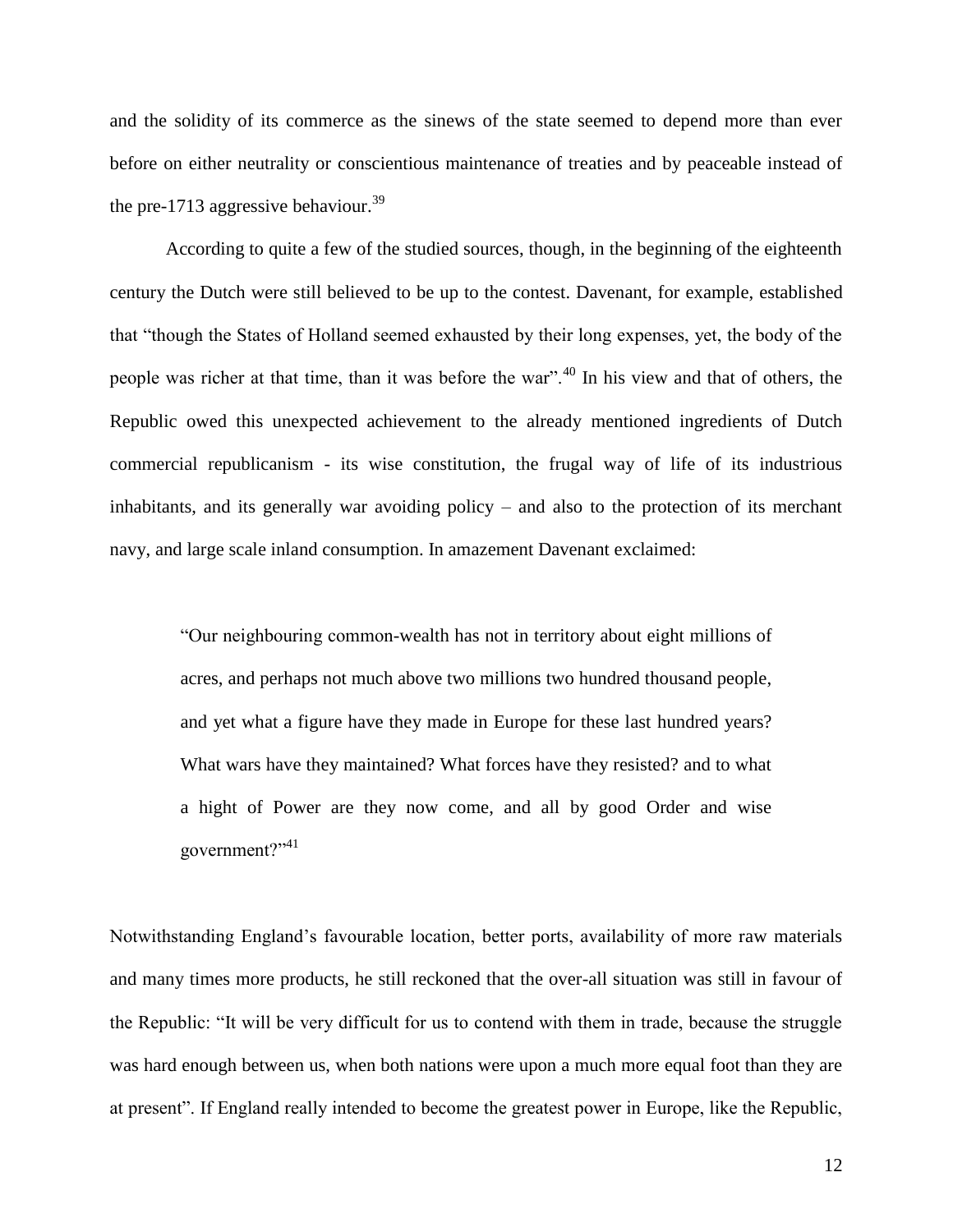it would have to make sure of "numbers of men well employed".<sup>42</sup> But, he continued, even then the Dutch "will endeavour to undermine us where they can, and they will try, with their great stock to undersell us, beat us out, and bear us down in all the foreign markets". Especially the almost unassailable position of the Dutch in the East was a source of concern to Davenant. The Dutch investments over there guaranteed they had come to stay and formed a "sure foundation for their future greatness". Davenant found the Dutch hold on the Netherlands East Indies no less threatening than the French pursuit of being a universal monarchy: "Whoever considers seriously what a strength they have formed in those parts, and how they increase it daily, must be apprehensive, that some time or other, they should attempt to engross the whole, and exclude England from that gainful traffick". $43$ 

The moment was near that Great Britain would oust the Dutch Republic from its position of the world's most commanding commercial power, but observers at that time were not aware of this. Perhaps they were affected by 'opinion', which according to Davenant formed the principal support of power. In the end all great things seemed to subsist more by fame than any real strength. States were seldom any longer strong or wise, than while they were thought so by their neighbours.<sup>44</sup> Even in 1717 Huet still wrote that nowadays among all other European powers the Dutch were still holding the balance, though for sure nothing was comparable to their past achievements when, thanks to their commerce, they had been able to withstand and humiliate the 'forbidding giant power of the Spanish monarchy'. As ever, the Republic was keen on holding the commercial balance, especially in Northern Europe and, according to Huet, this would not change as long as they were in a position to offer products at a lower price than other countries.<sup>45</sup> A decade later, around 1728, however, Onslow Burrish, an official of the Board of Trade and later British representative in Bavaria, acknowledged without reservations in his *Batavia Illustrata* that the 'sameness of interests', which had dominated the relations between England and the Dutch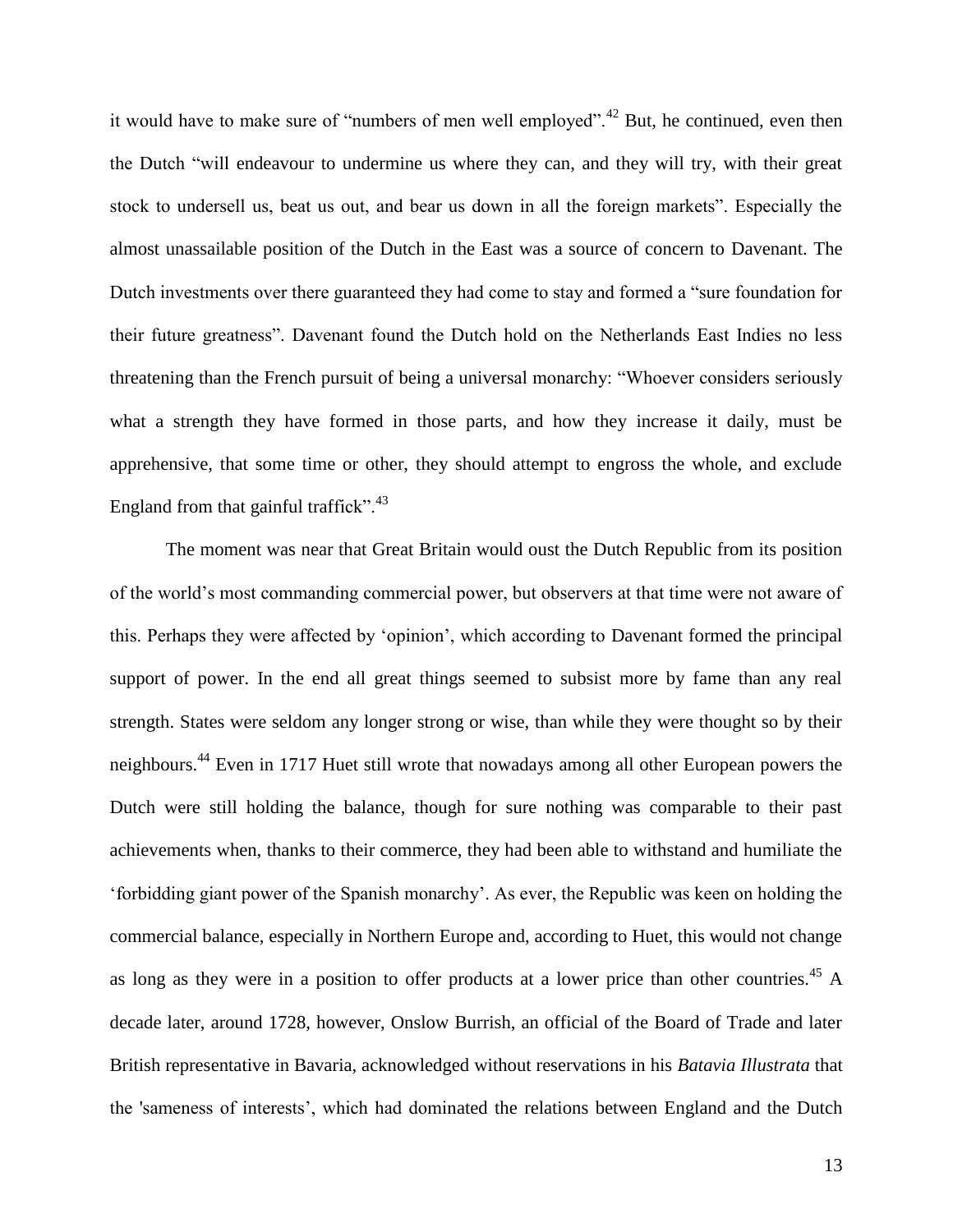Republic from 1688 up to 1713, did not exist anymore. Now the Dutch and the English were each other's greatest rivals in trade and merchant navy, but - though possible - destroying the Republic was inexpedient, according to Burrish. Following the old adage of the Country party, Burrish considered the Dutch still useful as they formed England's "outguard upon the continent".<sup>46</sup> The thing was not to work too much to their advantage.

# **Conclusion**

At the start of the War of the Spanish Succession an anonymous Dutch author explained why the States General had to make an effort to save the Republic from the threatening universal monarchy that France had become: the Republic, its liberty, religion and commerce would otherwise go down the drain.<sup>47</sup> But barely fifty years later the Dutch translator of an English tract remarked that commerce, the source and safeguarding of liberty and religion, even needed care when no direct threats from belligerent nations had to be dealt with. Other nations were now in the first place viewed as rivals in the mercantile arena and the only way to handle this situation was to take legislative action. Times were changing, even in the commercial republic *par excellence*, commerce could not longer be left to its own devices, and it had to be protected by those in charge.<sup>48</sup> In their descriptions and analyses of commercial relations in Europe, authors of the first decades of the eighteenth century assigned the leading parts to the United Provinces, England and France. But as the century progressed, the Republic gradually dropped out of the picture and foreign authors concentrated more and more on the French-English contest. Foreign politicians, scholars and ambassadors continued to be interested in the inspiring history and political organization of the United Provinces which at the same time they tended to describe as 'that declining Republic'.<sup>49</sup> Many of the above mentioned and in the eyes of foreigners laudable elements in the Dutch commercial republic, on the other hand, retained their attraction and about 1750 David Hume and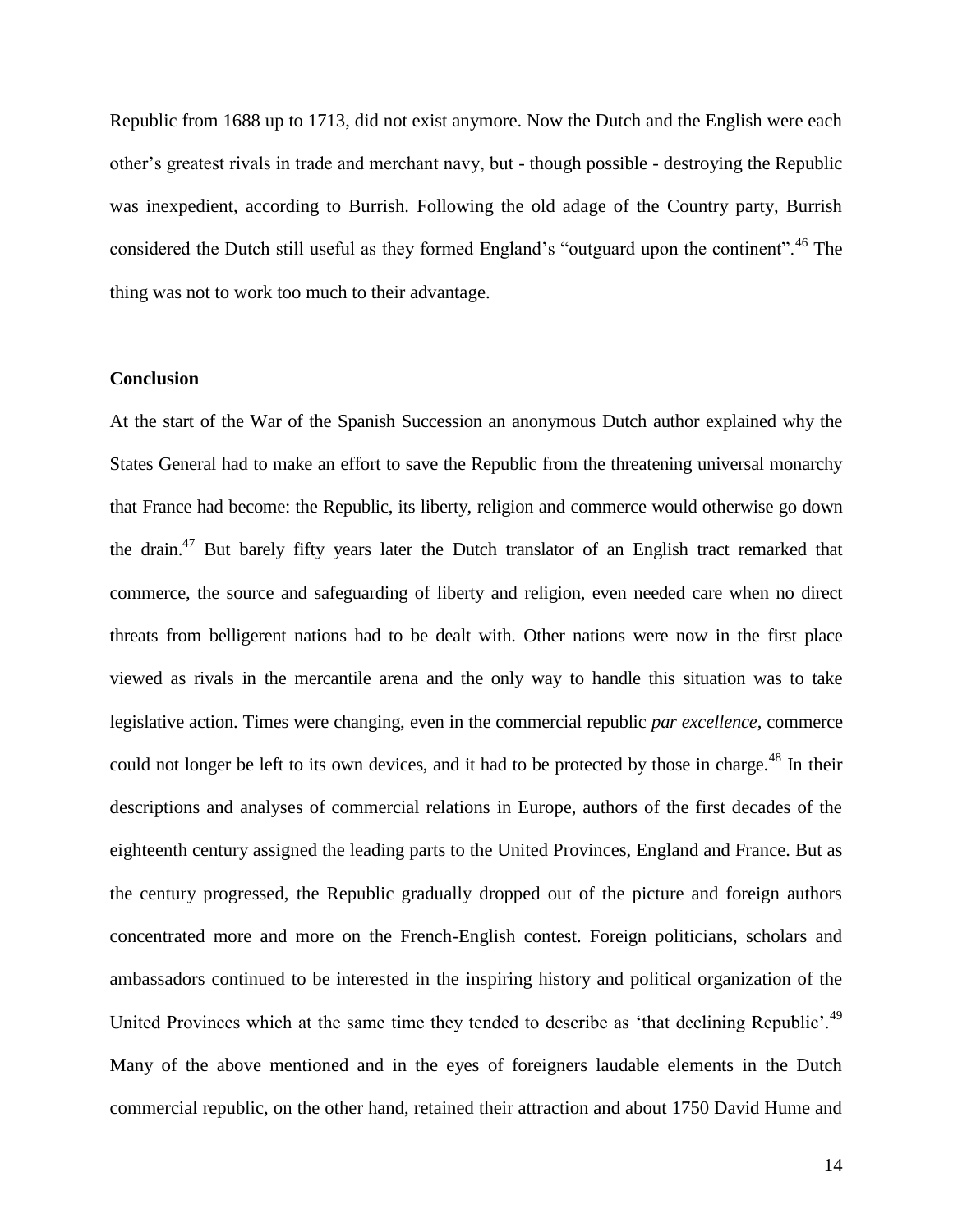baron De Montesquieu assembled them into an Enlightened defence of the modern market society. Commerce both prospered through and promoted freedom and caused the advance of *moeurs douces*, arts and politeness.<sup>50</sup> In their view moneymaking and trade needed republican liberty and civil security but not necessarily republican rule. A moderate, mixed government would do the trick as well, perhaps even better: it combined the best of both worlds by giving its subjects enough independence to act without demanding civic virtue. The prominent position the Republic had occupied as a mercantile republic was gradually taken over by England, "that nation where the republic hides itself under the form of monarchy", to quote Montesquieu.<sup>51</sup> As Lord Bolingbroke said in 1739, nature had given England the most generous share and thus advantaged this country in comparison with both the Republic (which was situated less advantageous) and France (which country was deprived by its form of government).<sup>52</sup> At that very moment, in the Republic itself the opinion began to take root that Dutch commerce was beginning to suffer too much under foreign competition. That is the reason why in the United Provinces the proposition that trade and industry should be as free as possible was past its prime. Control and protection became the basic concepts in Dutch politico-economic writings. Inadequate decision-making as a result of the complicated federal model, the issue put up for political discussion by Simon van Slingelandt during the Republic's Second Stadholderless Era even then was not connected in a straight line with poorer commercial achievements of the Republic. Though much more research needs to be done to qualify this impression, the trend in texts from both abroad and inside the Republic up to around the middle of the eighteenth century was to contribute the Dutch economic decline chiefly to the reparable effects of the war. In the eyes of these beholders, characterizing the major commercial power as being past its prime would have been jumping to conclusions. At the time, the proper distance was still lacking for considerations à la Temple in which structural changes were brought forward.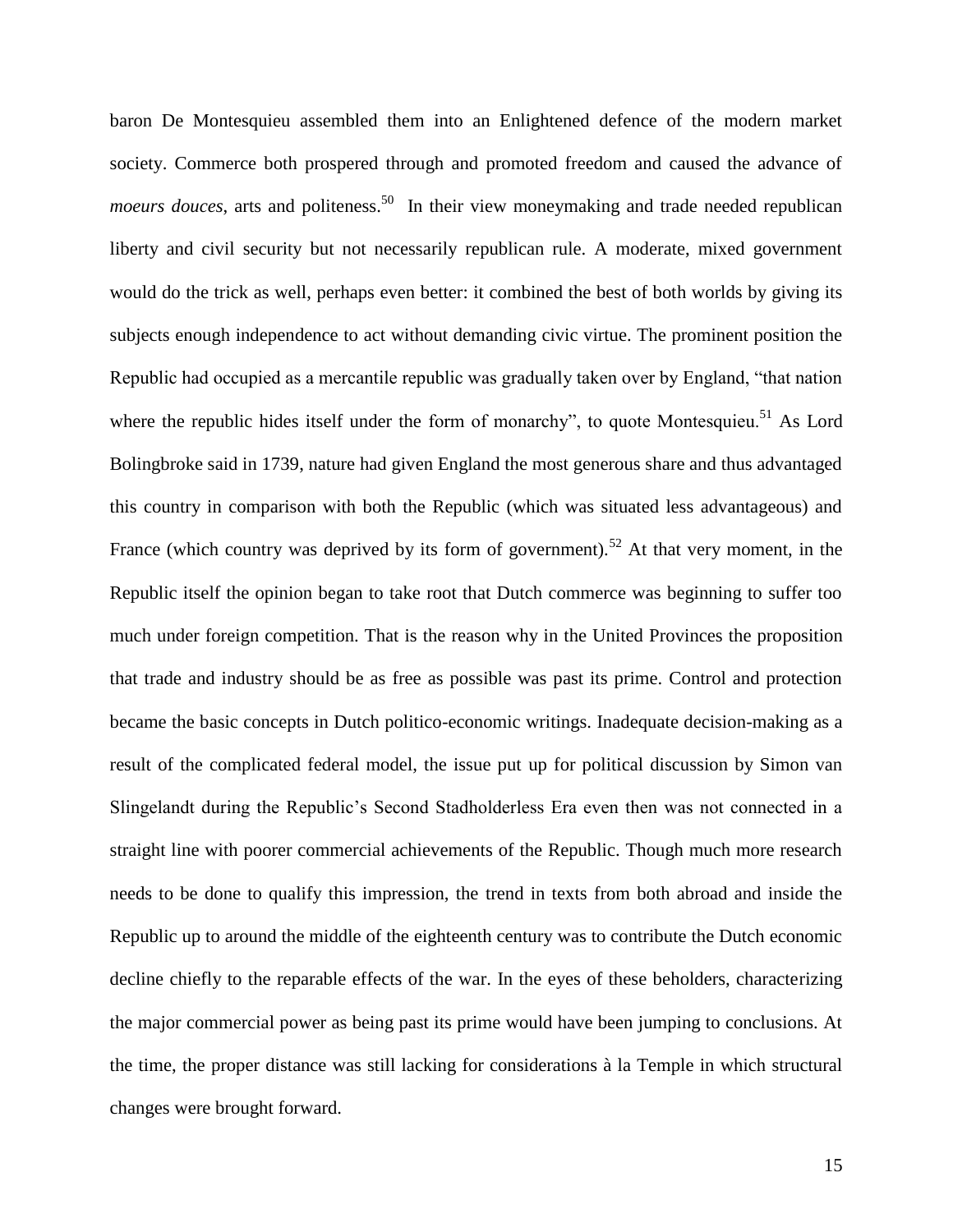<sup>1</sup> For the changing interpretation of various 'signs of heaven' see a.o. Florike Egmond, Eric Jorink en Rienk Vermij, red. *Kometen, monsters en muilezels. Het veranderende natuurbeeld en de natuurwetenschap in de zeventiende eeuw*. Haarlem, 1999 and Elisabeth Heitzer, *Das Bild des Kometen in der Kunst*. Berlijn, 1995.

2 Sir George Clark, ed. *Sir William Temple, Observations upon the United Provinces of The Netherlands* (Oxford, 1972) 133. Temple (1628-1699) had been an ambassador at The Hague from 1668-1670. He returned to the Netherlands after the Peace of Westminster (1674) and helped to negotiate the Peace of Nijmegen (1678-1679). 3 *Temple. Observations*, 134.

<sup>4</sup> Cf. Istvan Hont, 'Free trade and the economic limits to national politics: neo-Machiavellian political economy reconsidered' in: J. Dunn, ed. *The economic limits to modern politics* (Cambridge, 1990) 41-42.

5 Following Jonathan I. Israel, *Dutch Primacy in World Trade 1585-1740*. Oxford, 1989.

6 *Temple. Observations*, 108 ff.

7 *Ibidem*, 123.

<sup>8</sup> David Hume used these words to define the seventeenth-century transformation of commerce. Cf. Hont, 'Free trade and the economic limits to national politics', 42.

<sup>9</sup> Temple. Observations, 125; Hont, 'Free trade and the economic limits to national politics', 55.

<sup>10</sup> *Temple. Observations*, 126. This became a favourite premise in eighteenth-century Dutch analysis of the Republic's decline, starting with Justus van Effen's (1684-1735) periodical *De Hollandsche Spectator*. But see I. Nijenhuis, 'De weelde als deugd?', *Documentatieblad Werkgroep Achttiende Eeuw*, 24 (1992) 45-56.

<sup>11</sup> Israel, *Dutch Primacy in World Trade*, chapters 7-10. Jan de Vries & Ad van der Woude, *The First Modern Economy. Success, Failure, and Perseverance of the Dutch Economy, 1500-1815* (Cambridge, 1997) 673-683.

<sup>12</sup> J.I. Israel, *The Dutch Republic. Its rise, greatness, and fall 1477-1806* (Oxford, 1995) 985-986; A. J. Veenendaal

jr., 'De Republiek voor het laatst als grote mogendheid, 1702-1727'in: *Algemene Geschiedenis der Nederlanden* (15

vols. Haarlem, 1977-1983) IX, 16-30; Johan Aalbers, *De Republiek en de vrede van Europa* (Groningen, 1980) 2; 26

ff. and J. Aalbers, 'Het machtsverval van de Republiek der Verenigde Nederlanden 1713-1741' in: J. Aalbers & A.P.

van Goudoever, red. *Machtsverval in de internationale context* (Groningen, 1986) 7-36.

<sup>13</sup> I.L. Leeb, *The ideological origins of the Batavian revolution. History and Politics in the Dutch Republic 1747-1800* 

(Den Haag, 1973) 40 ff. and J. Aalbers, 'Holland's Financial problems (1713-1733) and the Wars against Louis XIV in: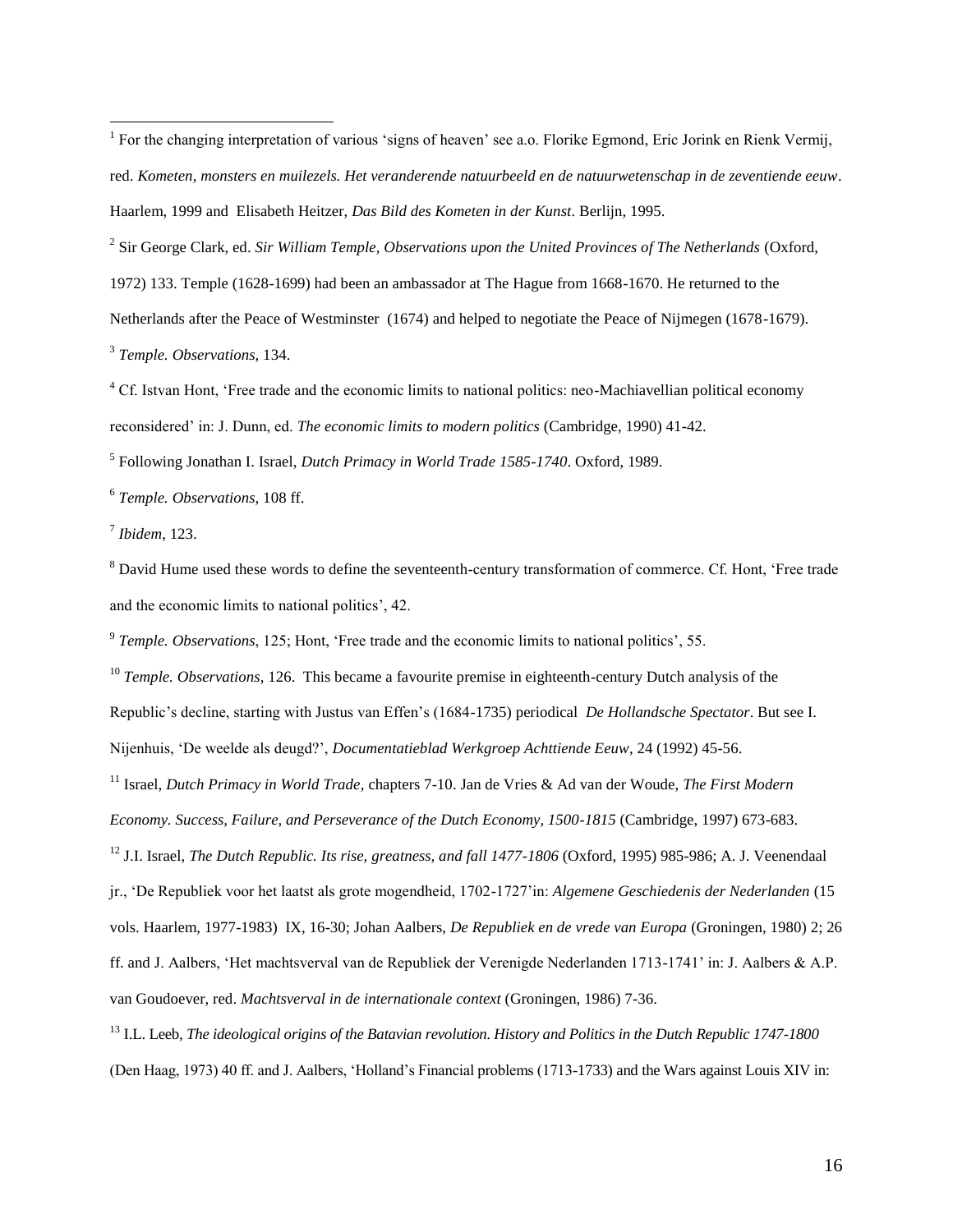A.C. Duke and C.A. Tamse, ed. *Britain and The Netherlands: War and Society. Papers Delivered to the 6th Anglo-Dutch Historical Conference* (The Hague, 1977) 91-93.

 $14$  The British merchant marine started to outstrip the Dutch one in the years between 1730 and 1750; Aalbers, 'Machtsverval', 7, 16.

 $\overline{a}$ 

<sup>15</sup> Israel, *The Dutch Republic*, 985-986; cf. Aalbers, 'Machtsverval', 21-22, 26. Olaf van Nimwegen in his forthcoming *De Republiek der Verenigde Nederlanden als grote mogendheid* even proclaims we should regard the Republic as a major power until the fall of the Barrier during the War of the Austrian Succession.

<sup>16</sup> J. Hovy, *Het voorstel van 1751 tot instelling van een beperkt vrijhavenstelsel in de Republiek (Propositie tot een gelimiteerd porto-franco)* (Groningen, 1966) 119 ff.

<sup>17</sup> W.W. Mijnhardt, *Tot Heil van 't Menschdom. Culturele genootschappen in Nederland, 1750-1815* (Amsterdam, 1987) 113-115; I.J.A. Nijenhuis, *Een joodse philosophe. Isaac de Pinto (1717-1787) en de ontwikkeling van de politieke economie in de Europese Verlichting* (Amsterdam, 1992) 95-97.

<sup>18</sup> Judith N. Shklar, 'Montesquieu and the new republicanism' in: Gisela Bock, Quentin Skinner and Maurizio Viroli, ed. *Machiavelli and Republicanism* (Cambridge, 1993) 265.

<sup>19</sup> David Wootton, 'Introduction. The Republican Tradition: From Commonwealth to Common Sense' in: David Wootton, ed. *Republicanism, Liberty, and Commercial Society 1649-1776* (Stanford 1994) 13; 16-17.

<sup>20</sup> For a more detailed discussion see Ida Nijenhuis, 'Trends and transitions in Dutch commercial republicanism' (forthcoming).

 $^{21}$  L. Rothkrug, Opposition to Louis XIV. The political and social origins of the French Enlightenment (Princeton, 1965) 354-355. Paul A. Rahe, *Republics Ancient and Modern. Classical Republicanism and the American Revolution* (Chapel Hill & London, 1992) 342.

<sup>22</sup> E.H. Kossmann, 'Freedom in seventeenth-century Dutch thought and practice' in: Jonathan I. Israel, ed. *The Anglo-Dutch Moment. Essays on the Glorious Revolution and its World Impact* (Cambridge, 1991) 286, 291-292.

<sup>23</sup> Luuc Kooijmans, 'Risk and reputation. On the mentality of merchants in the early modern period' in: C. Lesger and L. Noordegraaf, ed. *Entrepreneurs and entrepreneurship in early modern times. Merchants and industrialists within the orbit of the Dutch staple market* (Den Haag, 1995) 26-27.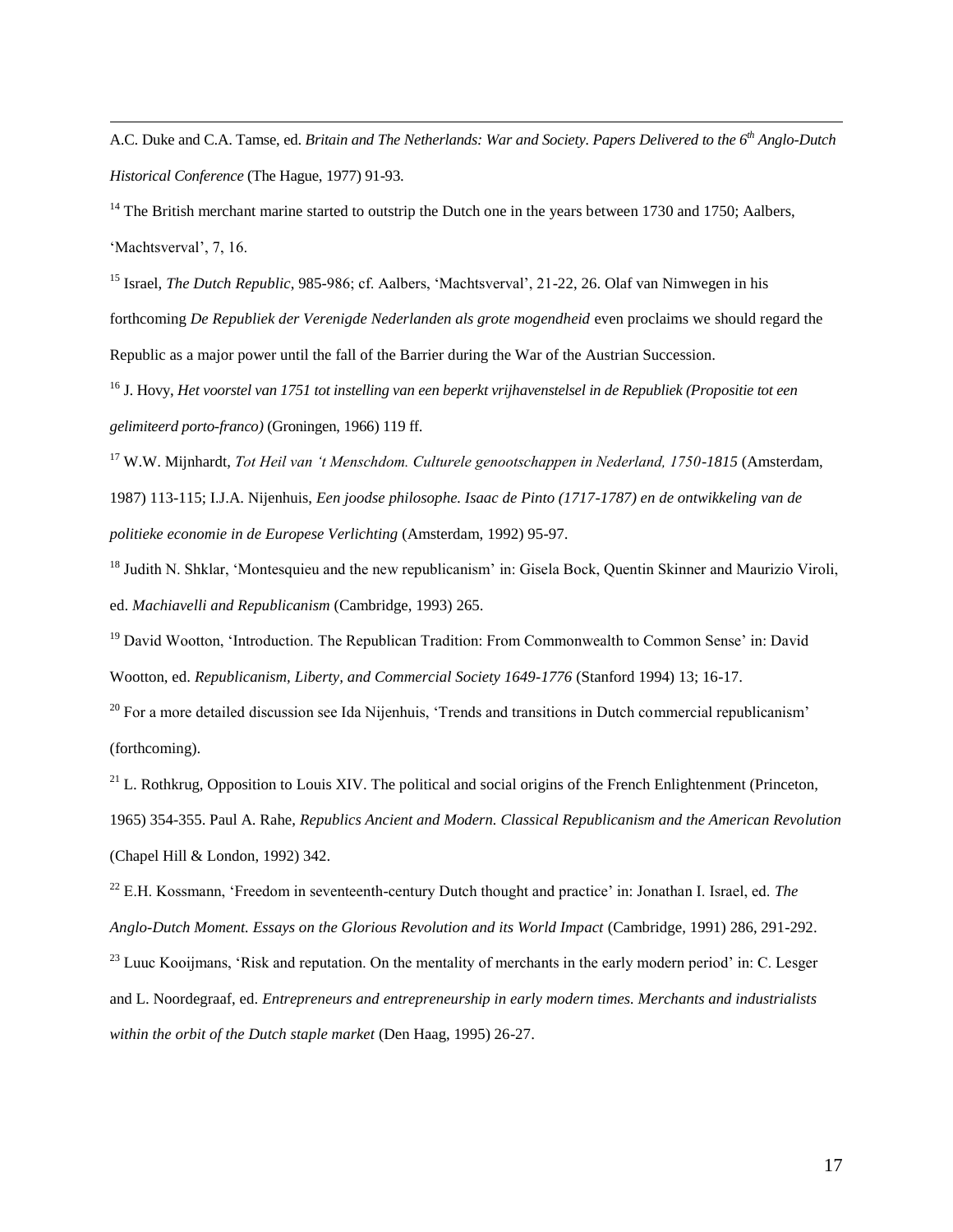$^{24}$  Cf. Ida J.A. Nijenhuis, 'De ontwikkeling van het politiek-economische vrijheidsbegrip in de Republiek' in: E.O.G. Haitsma Mulier & W.R.E. Velema, red. *Vrijheid. Een geschiedenis van de vijftiende tot de twintigste eeuw* (Amsterdam, 1999) 233-253.

<sup>25</sup> Eco Haitsma Mulier, 'A controversial republican: Dutch views on Machiavelli in the seventeenth and eighteenth centuries' in: Gisela Bock, Quentin Skinner & Maurizio Viroli, ed., *Machiavelli and Republicanism* (Cambridge, 1993) 256-257. Pieter de la Court's *Interest van Holland* was published in 1662 during the First Stadholderless Era and reprinted in 1669 as *Aanwysing der heilsame politike gronden en maximen van de Republike van Holland en West-Vriesland*.

<sup>26</sup> E.H. Kossmann, 'Dutch Republicanism' (1985) reprinted in: E.H. Kossmann*, Political thought in the Dutch Republic. Three Studies* (Amsterdam, 2000) 181.

<sup>27</sup> Cf. H. Caton, *The Politics of Progress. The Origins and Developments of the Commercial Republic, 1600-1835* (Gainsville, 1988) 242-243.

<sup>28</sup> De la Court, *Aanwysing der heilsame gronden en maximen*, 6-7, 45; cf. F. Driessen, ed*., Het welvaren van Leiden. Handschrift uit het jaar 1659* (Den Haag, 1911) chaps. 3-4; 61-64.

<sup>29</sup> *Pieter Burmans redevoering over den vrede gesloten tusschen den allermagtigsten koning van Vrankryk en de Hoogmogende Heren Staten der Verenigde Nederlanden* (Utrecht, 1713 ) 15-16; 25-26. [Knuttel 16179] <sup>30</sup> Aalbers, *De Republiek en de vrede van Europa*, 29-31.

<sup>31</sup> *Korte schets van 's lands welwezen door de laatste vrede. Nevens eenige aanmerkingen op het stuk van de commercie en barrière* (s.l., 1714). This pamphlet is to some extent a shortened version of De la Court's *Interest van Holland/Aanwysing der heilsame politike gronden en maximen*. Cf. Nijenhuis, 'Het politiek-economische vrijheidsbegrip in de Republiek', 244-247.

<sup>32</sup> *Korte schets van 's lands welwezen door de laatste vrede*, 20-23.

 $\overline{a}$ 

<sup>33</sup> *Temple. Observations*, 110; Hont, 'Free trade and the economic limits to national politics', 53. See also Raimund Ottow, *Markt - Republik - Tugend. Probleme gesellschaftlicher Modernisierung im britischen politischen Denken 1670-1790* (Berlin, 1996) 105-109.

<sup>&</sup>lt;sup>34</sup> A.J. Veenendaal, ed. *De briefwisseling van Anthonie Heinsius 1702-1720* (19 vols., The Hague 1976-2001) IV, 423-424. Charles Davenant (1656-1714) in 1705 was Inspector General of Exports and Imports. According to Hont, Free trade and the economic limits to national politics', 57 around 1700 Davenant was probably the most influential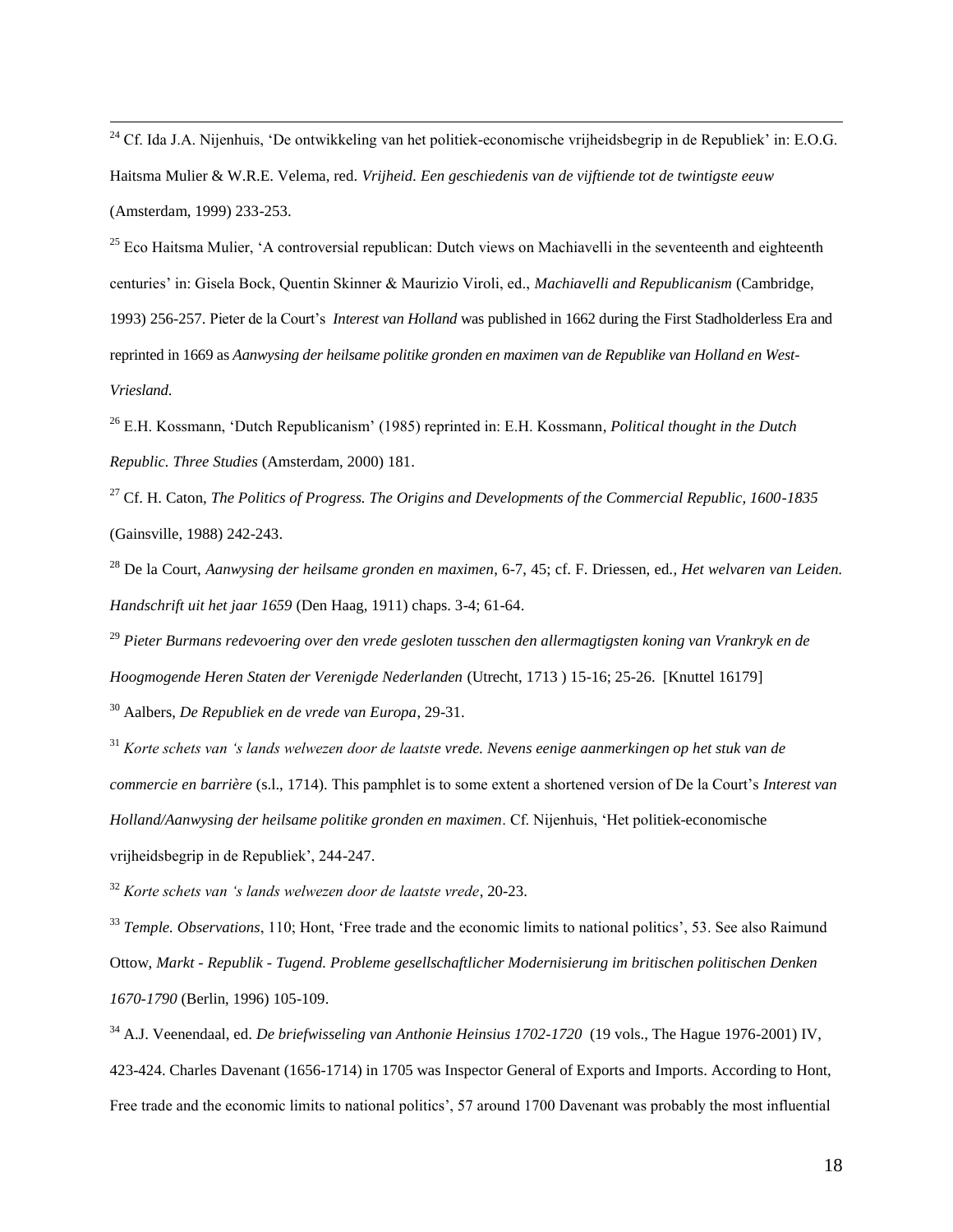English analyst of trade and its implications. In 1705 the later secretary of the States of Holland and *raadpensionaris* Willem Buys (1661-1749) was pensionary of Amsterdam and much involved in Holland's foreign policy.

<sup>35</sup> Charles Davenant, *Discourses on the publick revenues and on the trade of England* (London, 1698) 122-124.

<sup>36</sup> [Pierre Daniël Huet] *De Hollandsche koophandel staatkundig verhandelt* (Amsterdam, 1717; also published as *Mémoires sur le commerce des Hollandois*) 29-31; 42.

<sup>37</sup> Israel, *Dutch Primacy in World Trade*, 339 ff; J. Appleby, *Economic thought and ideology in seventeenth-century England* (Princeton, 1978), chapter 4 'The Dutch as a source of evidence'; Rahe, *Republics ancient and modern*, 341. <sup>38</sup> *Adrianus Engelhard Helvetius, Mémoire sur l'état présent du Gouvernement des Provinces Unies*, ed. M. van der Bijl in: *Bijdragen en Mededelingen van het Historisch Genootschap*, 80 (1966) 173-174; 178.

<sup>39</sup> François Michel Janiçon, État présent de la République des Provinces-Unies, et des païs qui en dependent (2 vols., The Hague, 1729-1730) I, 49 ff. Jean Le Clerc, *Geschiedenissen der Verenigde Nederlanden* (3 vols., Amsterdam, 1730) III, 722.

<sup>40</sup> Davenant, *Discourses on the publick revenues*, 105.

<sup>41</sup> [Charles Davenant] *An essay upon the probable methods of making a people gainers in the balance of trade*  $(London, 1700<sup>2</sup>)$  24-27.

<sup>42</sup> Davenant, *Discourses on the publick revenues*, 117.

 $\overline{a}$ 

<sup>44</sup> [Charles Davenant] *Essays upon I. The Balance of Power II. The Right of Making War, Peace, and Alliances III. Universal Monarchy* (London, 1701) 31.

<sup>45</sup> [Huet], *De Hollandsche koophandel staatkundig verhandelt*, preface.

<sup>46</sup> Onslow Burrish, *Batavia Illustrata: Or a View of the Policy and Commerce of the United Provinces (London,*  $1728^2$ ) 567-569.

<sup>47</sup> *Het waare Interest van Europa tot conservatie van haare Vryheit* (s.l., 1702) 73, 75, 83, Cf. Nijenhuis, 'Het politiekeconomische vrijheidsbegrip', 247-248.

<sup>48</sup> *Zeedige consideratiën van den vertaelder van De Engelsche nationaele koopman ofte een redeneringe over koophandel en coloniën* (Amsterdam, s.a. [ca. 1750]) \*6 ff.

<sup>43</sup> *Ibidem*, 120-122.